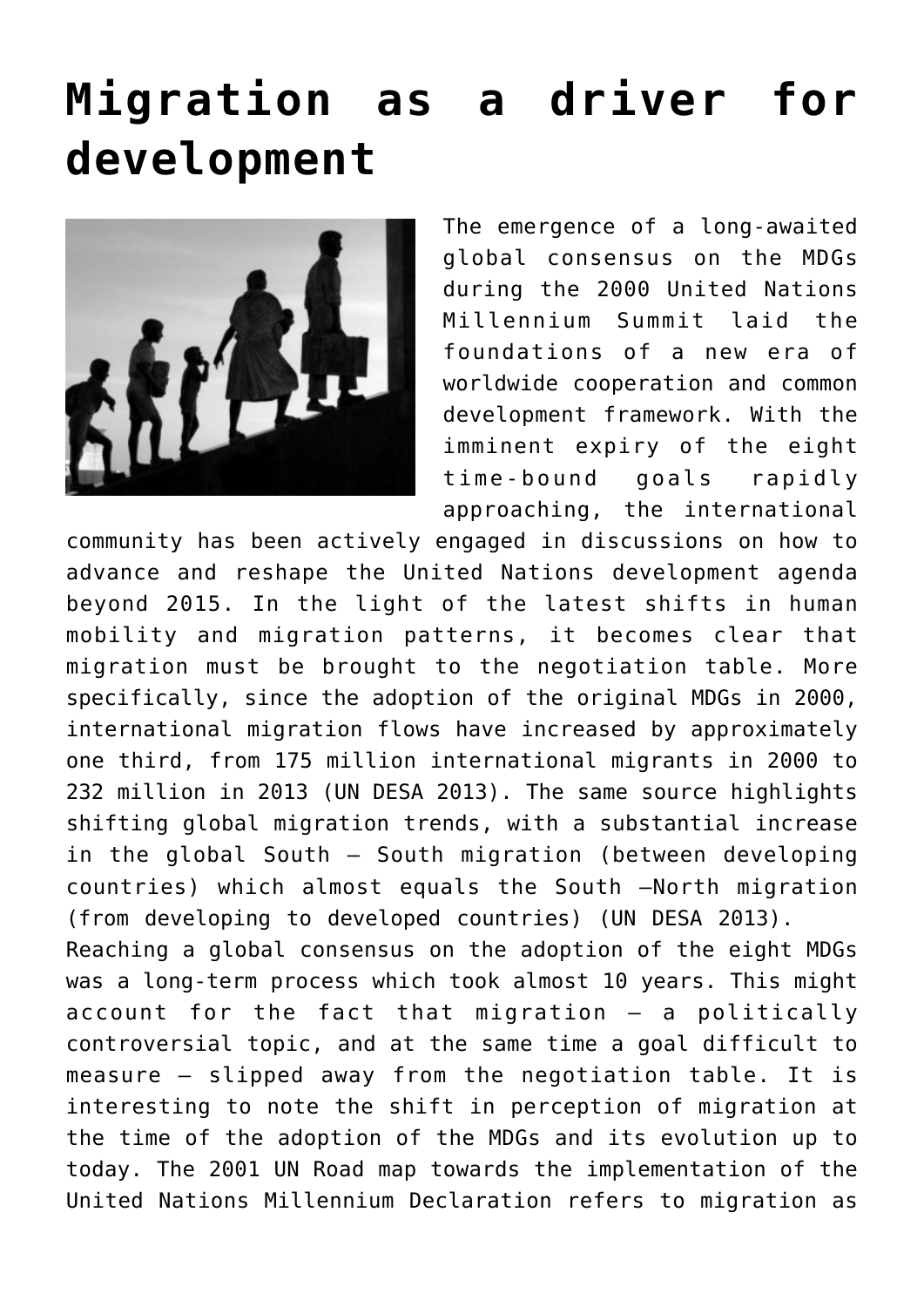one of the factors contributing to the worsening of global malaria problem, and portrays migrants as "victims of discrimination, racism and intolerance" (UN General Assembly 2001). Fortunately, a departure from this point of view is to be seen in the 2005 final report of the UN Millennium Project, called "Investing in Development: A Practical Way to Achieve the MDGs" (UN Millennium Project 2005). More specifically, the report shows an evolution of the concept of migrants portraying them as agents of development in the context of poverty-alleviation. The migration-development nexus was reiterated in further conferences such as the Second Earth Summit in 2013 "Rio +20" UNGA High Level Dialogues (HLDs) in 2006 and 2013 as well (Lönnback 2014).

## **Why should migration be an integral part of the post-2015 development agenda?**

Migration has the potential to boost both the economy of the country of origin and of the host country. Firstly, the remittances sent back home by migrants are crucial to reducing household poverty by providing an additional income which can be used in various ways in order to meet the family's needs. According to the World Bank, remittances sent to developing countries exceed up to three times the amount of official development assistance received (The World Bank n.d.) and at the same time are comparable, if not higher than the export earnings of the recipient countries. For instance, in Nepal, Sri Lanka and the Philippines, remittances exceeded the total earnings from exports of goods and services. Another case in point is India, where in 2013 the value of remittances was higher than the earnings coming from the export services of its vibrant IT industry (The World Bank 2014).

Remittances have been shown to be an extremely powerful tool for poverty reduction in developing countries, which has been correlated with increased child schooling, especially among girls, as reported in Pakistan (Ratha 2013). Likewise, it has been shown that households which receive remittances tend to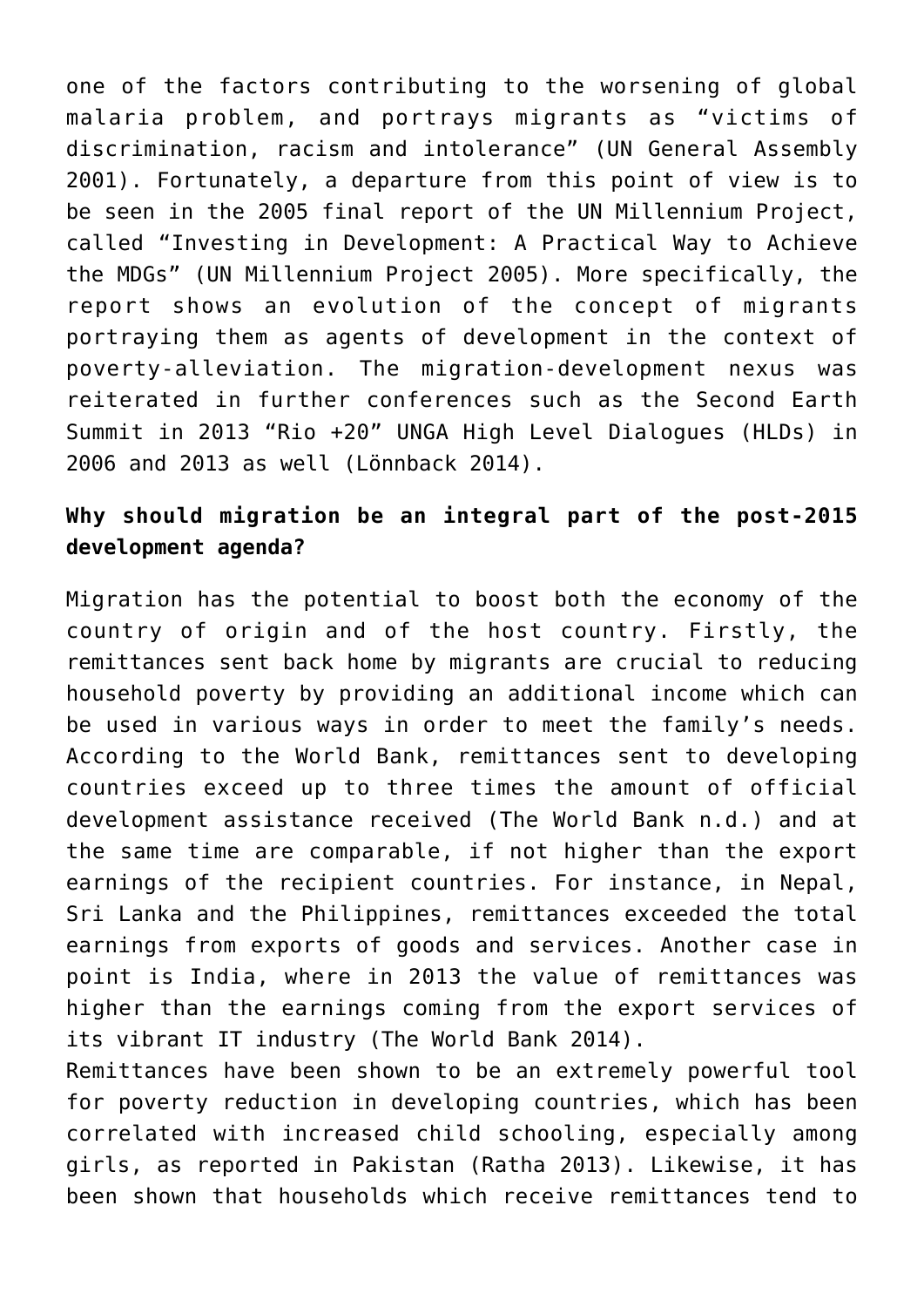invest more in health care than those which do not receive remittances.

In the light of the illustrated impact, it becomes evident that migrant remittances actually contribute to the achievement of the original MDGs by reducing poverty and hunger (MDG 1), contributing to an increase in child schooling, including primary education (MDG 2) especially among girls, with positive impact on efforts to achieve gender equality (MDG 3). Furthermore, migrant remittances also contribute to health care improvement, which results in reduction of child mortality (MDG 4), maternal health improvement (MDG 5) and stepping up efforts in preventing or combating HIV/AIDS, malaria, other diseases (MDG 6) and ensuring environmental sustainability (MDG 7) by improving the access to safe water and sanitation.

Secondly, it has been argued that migrants can improve also the economy of the host country by " tackling skills shortages and labour market bottlenecks." (Andor 2014).

A recent study (OECD 2014) shows that the financial contribution that migrants make to the host country budgets through taxes and social security actually exceeds the benefits received. In addition, claims that migrants are draining the social welfare of the host country were found to be inaccurate by a report commissioned by the EC. It was shown that unemployed migrants represent a very small share of beneficiaries, with low impact on the social budgets of the host countries (Juravle et al. 2013). Beyond the taxes that migrants pay, they contribute to the development of the host countries by stimulating trade, investments and business.

Thirdly, migration also brings about an increase in the transfer of skills and innovation. For instance, in 2013, almost half of the patents applications in the U.S. were filed by foreign-born citizens. The same is valid also for the business sector where more than half of the start-ups in Silicon Valley were set up by citizens of foreign origin (Quittner 2014). Moreover, migrants are important agents for development since they facilitate links between private and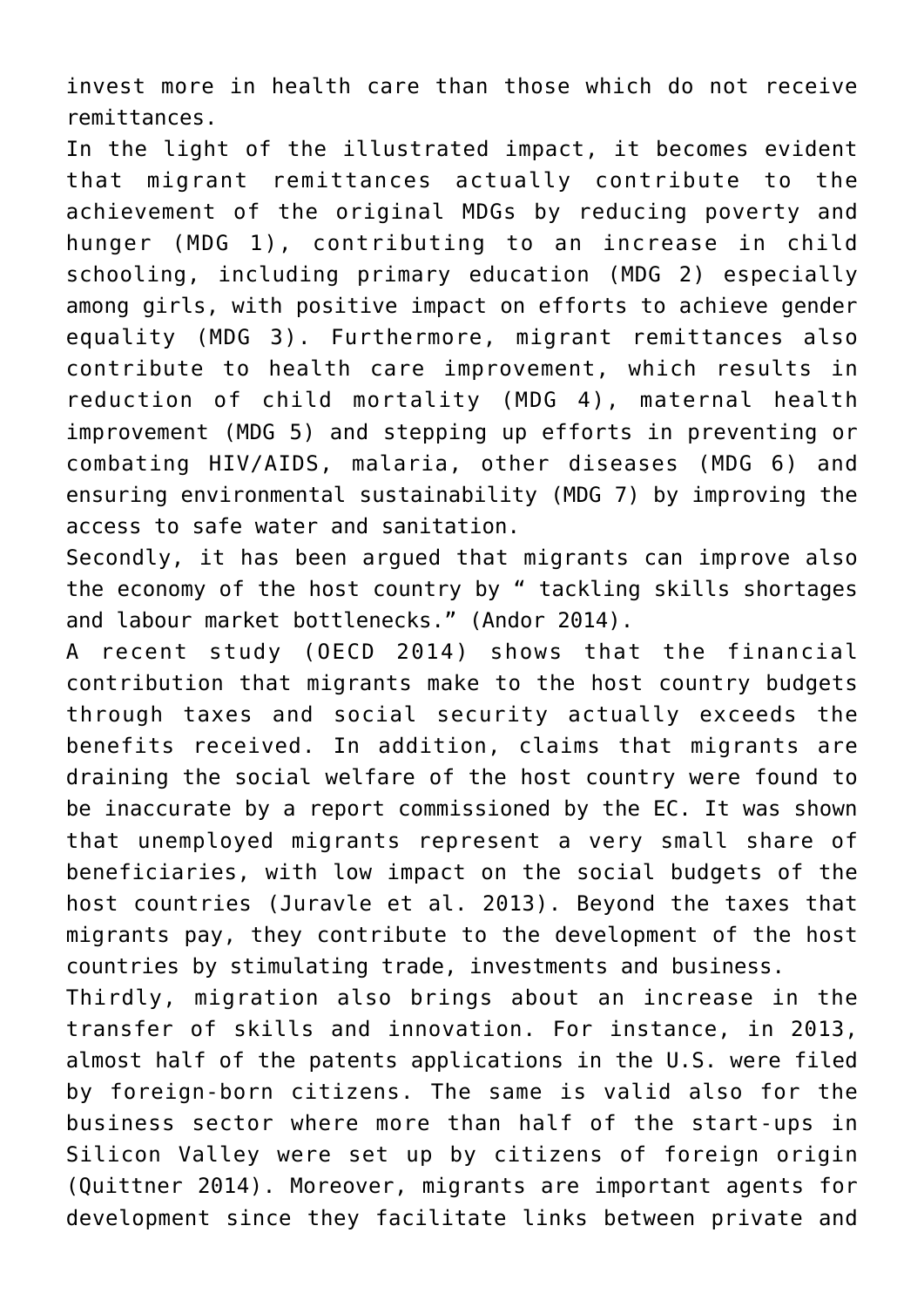public sectors in both country of origin and country of destination and can even act as "the basis of business partnerships, trade, and flows of investment" between the two countries (House of Commons International Development Committee 2004). By acting as the facilitators of development between home and host country, migrant further global partnership for development, contributing to the achievement of the last of the eight MDGs.

To conclude, migration can be a driver for development in both home and host country. This is not to say that migration does not pose challenges. However, if efficiently governed, it can become a win-win process for the main parties concerned, i.e. country of origin and of destination but most importantly, for the migrants themselves. In order to do so, it is necessary that the international community agrees that the migration discourse must re-shift its focus from border control policies which basically see migration rather as a problem than as a solution. Likewise, seeing migration only in economic terms will not do since migrants might run the risk "to be regarded as commodities, rather than as individuals entitled to the full enjoyment of their human rights" (The UN Committee on Migrant Workers 2005). Hence, migration should be dealt with from a holistic perspective within which human rights play a crucial role.

The post-2015 development agenda has the potential to successfully re-shift the focus from border control policies to the improvement of the quality of migration. Quality migration approach sees migration as a development enabler and hence not as a problem per se but as a solution. It implies the protection of migrants' fundamental rights as human beings, protection of migrants' labour rights as workers (decent work) and safe migration for potential and returning migrants. The human rights approach to migration and development should be understood in terms of quality improvement of the migration process and not in terms of increasing the number of migrants.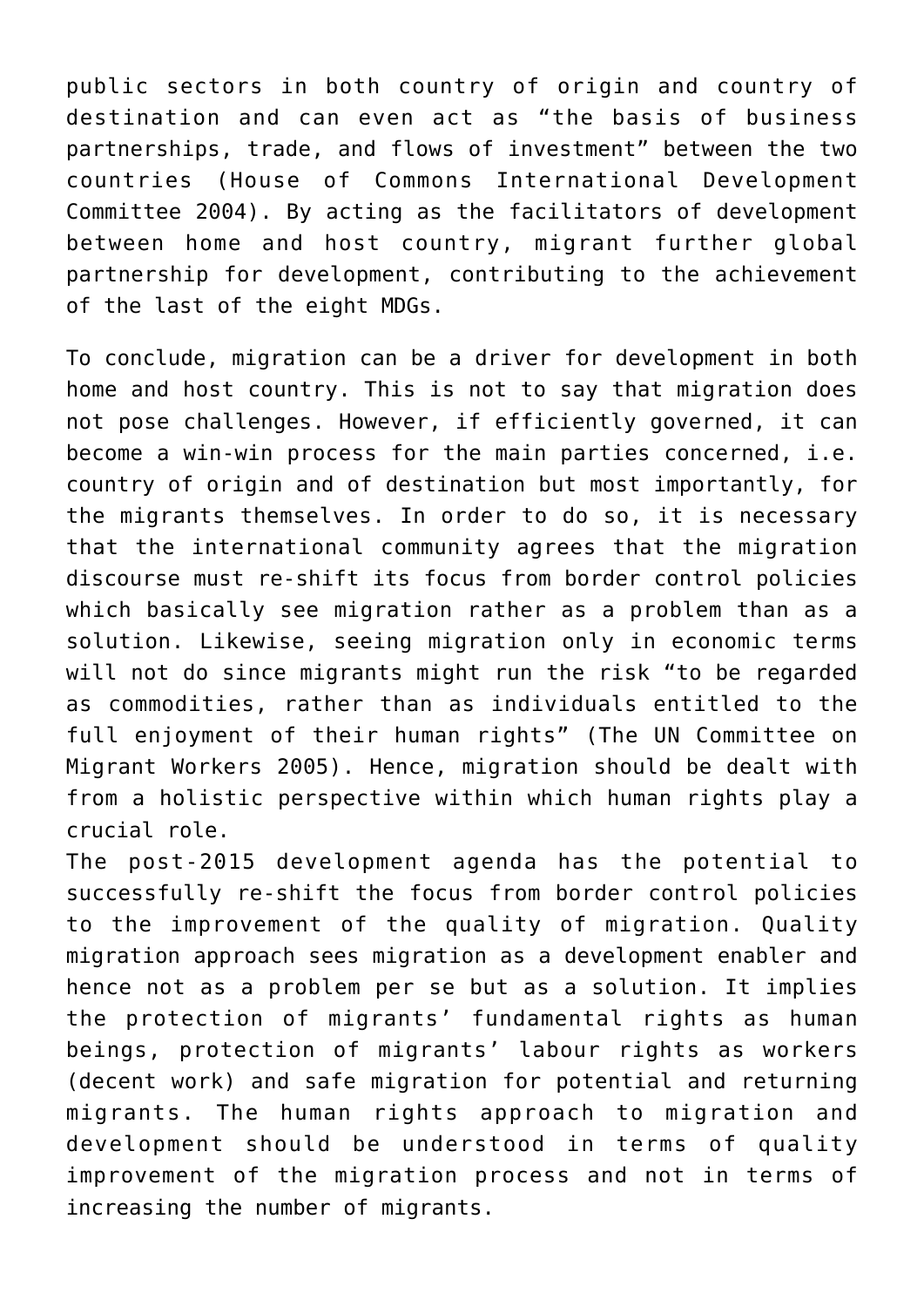Given the migrants' contribution to the development of both home and destination countries and their undeniable positive impact on the achievement of the original MDGs, migration ought to become an integral part of the post-2015 development strategy. This will not only pave the way for a gradual expansion of migrants' rights but, in the words of Peter Sutherland, the United Nations Secretary General's Special Representative for Migration "[…] perhaps even more important, it could change public perceptions of migrants, so that they are viewed as a blessing rather than a scourge.''(Sutherland 2013). This is to say that the potential of migration potential as a development enabler cannot be fully achieved unless migrants' human rights are protected and at the same time efforts are made to end the stigma and discrimination against migrants.

## *References*

Andor, L 2014, 'Labour Mobility in the European Union – The Inconvenient Truth', Lecture at University of Bristol, Bristol, 10 February 2014

House of Commons International Development Committee and others, 2003, Migration and Development: How to make migration work for poverty reduction, Sixth report of Session, Volume 4. Juravle, C; Weber, T; Canetta, E; Fries, T.E.; Kadunc, M, 2013. A fact finding analysis on the impact on the Member States' social security systems of the entitlements of nonactive intra-EU migrants to special non-contributory cash benefits and healthcare granted on the basis of residence, ICF GHK in association with Milieu Ltd.

Lönnback, L 2014. Integrating migration into the post-2015 United Nations Development Agenda. Bangkok and Washington, D.C.: International Organization for Migration and Migration Policy Institute.

OECD May 2014, Is migration good for the economy? Migration Policy Debates, Number 202, pp 1-4, viewed 20th October 2014, http://www.oecd.org/migration/mig/OECD%20Migration%20Policy%20 Debates%20Numero%202.pdf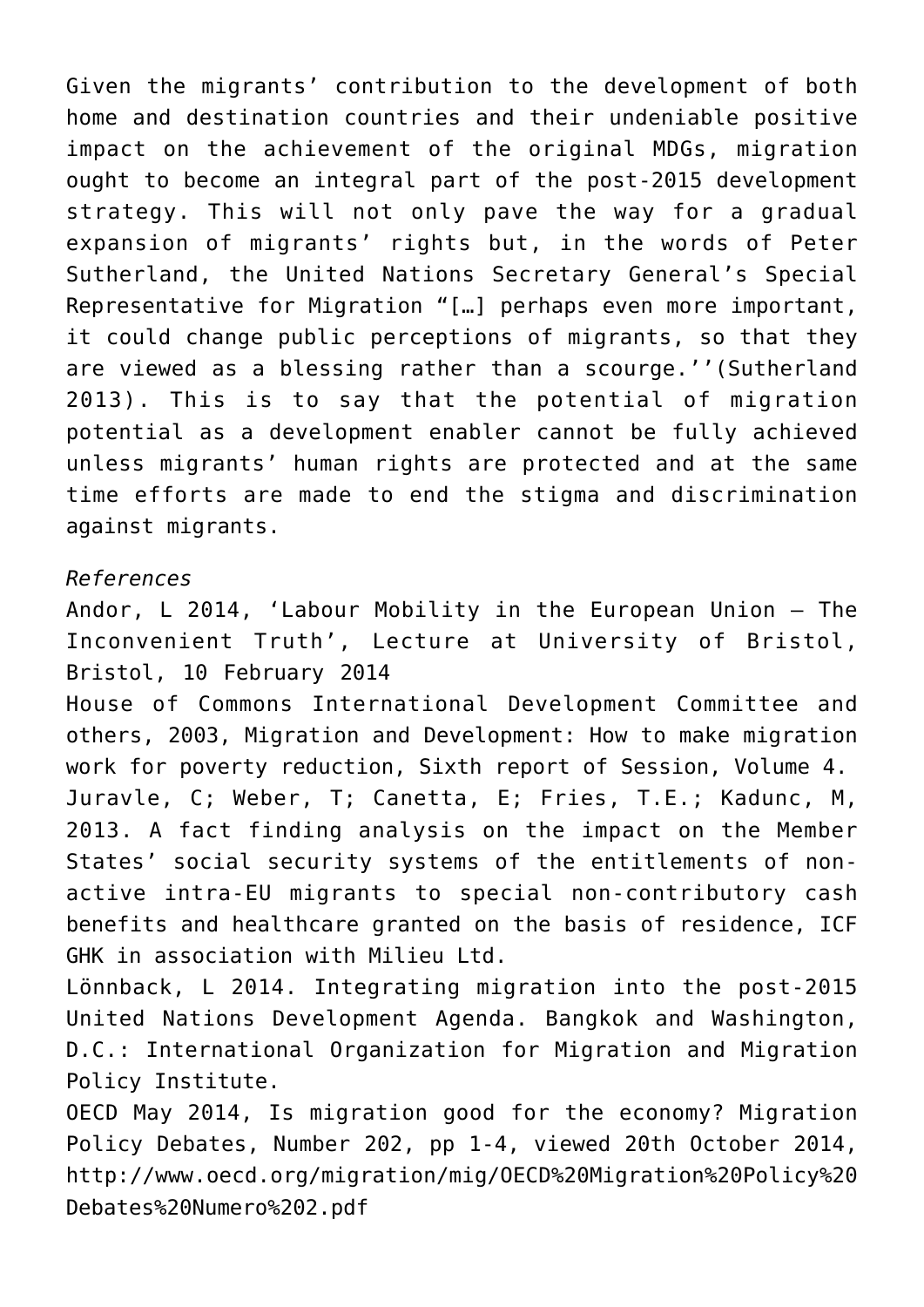Quittner, J 2014, Not Made in America: Where U.S. Innovation Really Comes From. April 10, 2014, viewed 25th October 2014, http://www.inc.com/jeremy-quittner/foreign-patents-and-unitedstates-innovation.html

Ratha, D 2013. The Impact of Remittances on Economic Growth and Poverty Reduction. Washington, DC: Migration Policy Institute.

Sutherland, P 2013, Migration is development. 18 March 2013, viewed 25th October 2014, http://economia.icaew.com/opinion/march2013/migration-is-devel opment

The World Bank n.d., Migration and Remittances, viewed 25th October, 2014,

http://web.worldbank.org/WBSITE/EXTERNAL/NEWS/0,,contentMDK:20 648762~pagePK:64257043~piPK:437376~theSitePK:4607,00.html

The World Bank 2014, Remittances to developing countries to stay robust this year, despite increased deportations of migrant workers, says WB, viewed 28 Oct. 2014, http://www.worldbank.org/en/news/press-release/2014/04/11/remi ttances-developing-countries-deportations-migrant-workers-wb United Nations Department of Economic and Social Affairs 2013, Number of international migrants rises above 232 million, viewed 25th October 2014, http://www.un.org/en/development/desa/news/population/number-o f-international-migrants-rises.html

United Nations General Assembly Sept. 2001, Road map towards the implementation of the United Nations Millennium Declaration: report of the Secretary-General, UN Document no. A756/326. New York; United Nations;

UN Millennium Project 2005, Investing in development: a practical plan to achieve the Millennium Development Goals, New York.

—

**Ms Bianca-Ioanidia Mirea** holds a BA from the University of Bucharest (Romania) and a master's in European and